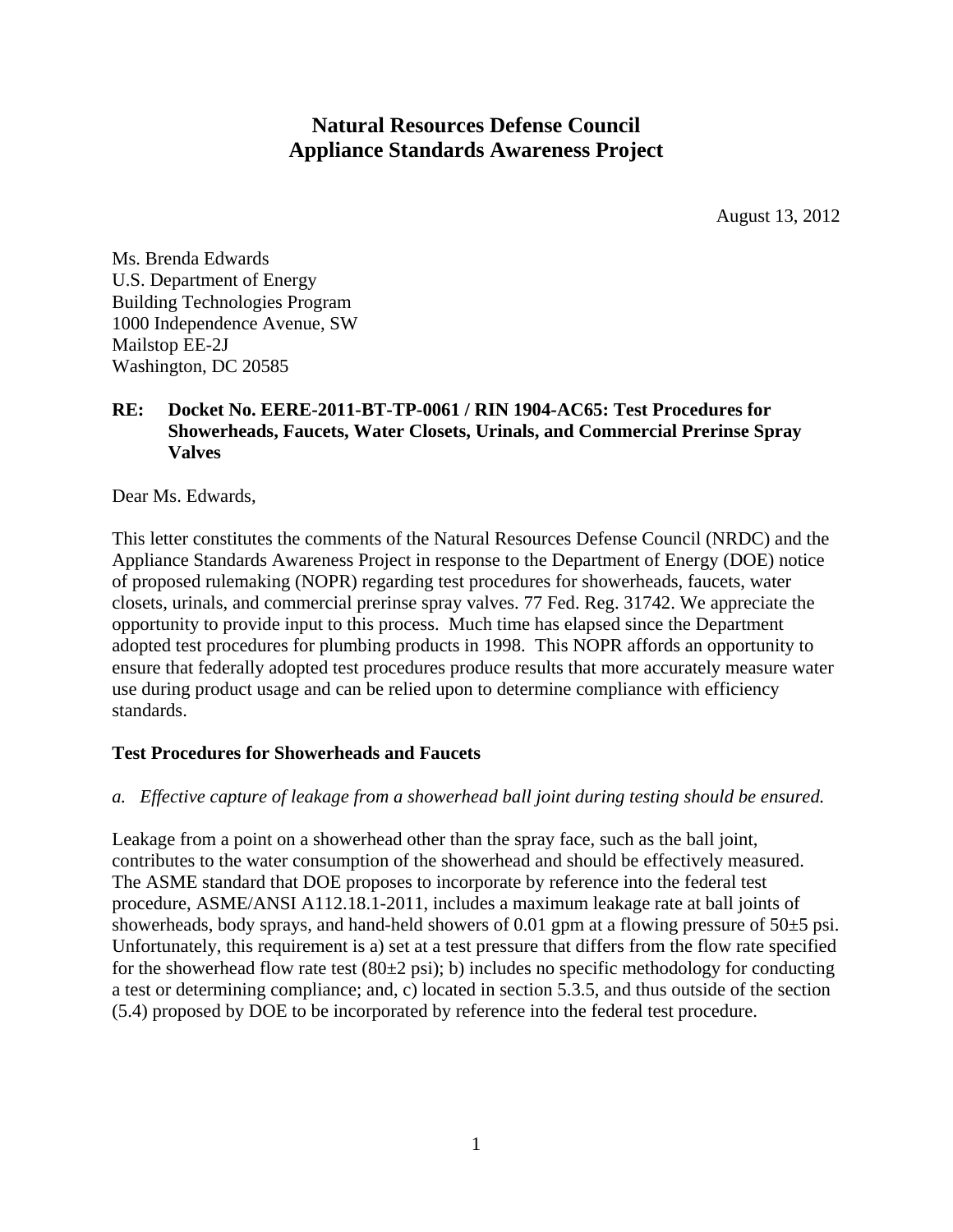The final test procedure rule should clearly state that ball joint leakage must be accounted for in showerhead testing, and either separately measured and added to the flow rate determined under section 5.4 or effectively captured during the flow rate test itself. We note, however, that section 5.4 allows for the flow rate to be determined by either a fluid meter or by the time/volume method. While a fluid meter test should effectively capture leakage at the ball joint, a time/volume test may or may not capture such leakage, depending upon the configuration and location of the container used to collect water, assuming that leakage will fall vertically or move in a direction outside the spray pattern that the container is positioned to capture.

*b. The time/volume test method is not specified in sufficient detail in ASME/ANSI A112.18.1- 2011 to ensure accurate and repeatable results, and should not be part of the federal test method.* 

As noted above, ball joint leakage may not be effectively captured by a time/volume test. Furthermore, the ASME standard contains no narrative description of the set-up for this test method. The single schematic in Figure 3 of the ASME standard is insufficient to ensure that water flowing at 80 psi does not spatter out of the container during the test, nor does it specify the procedure for measuring the volume of water collected in the container, the incremental resolution of the volume of the container, any specifics for measuring the time of the test, any stated number of repetitions of the test, or any procedures for weighting or averaging the test results.

#### **Test Procedures for Water Closets and Urinals**

# *a. Pressure requirements for the testing of flushometer valve water closets allow excessive consumption to go unreported.*

The ASME standard that DOE proposes to incorporate by reference into the federal test procedure, ASME/ANSI A112.19.2-2008, calls for test data to be collected from tests run at different test pressures, and then averaged. Flushometer valve water closets operate directly off the pressure of the water supply line (as contrasted with a gravity tank-type toilet supplied with water stored at atmospheric pressure), and thus the water flowing to flushometer units is more sensitive to supply line pressure. Section 7.4.5 of the ASME standard, together with Table 5 of that standard, have the effect of over-weighting the test results compiled at 35 psi, a pressure value below the mid-point of the range of supply pressure considered normal (20 to 80 psi) by public water suppliers, and well below the supply pressure found at many commercial locations, including high-rise buildings that are often equipped with pressure booster systems.

We recommend that the Department evaluate the effect of averaging test results that have been obtained at different test pressures. To ensure that test reporting does not obscure the level of water efficiency that many building owners will actually experience, DOE's test procedure should require reporting of the higher water consumption value obtained by the average of three tests at 80 psi and the average of 3 tests at 35 psi. At a minimum, the Department should discard the ASME standard's 2 to 1 weighting of test results obtained at lower pressure.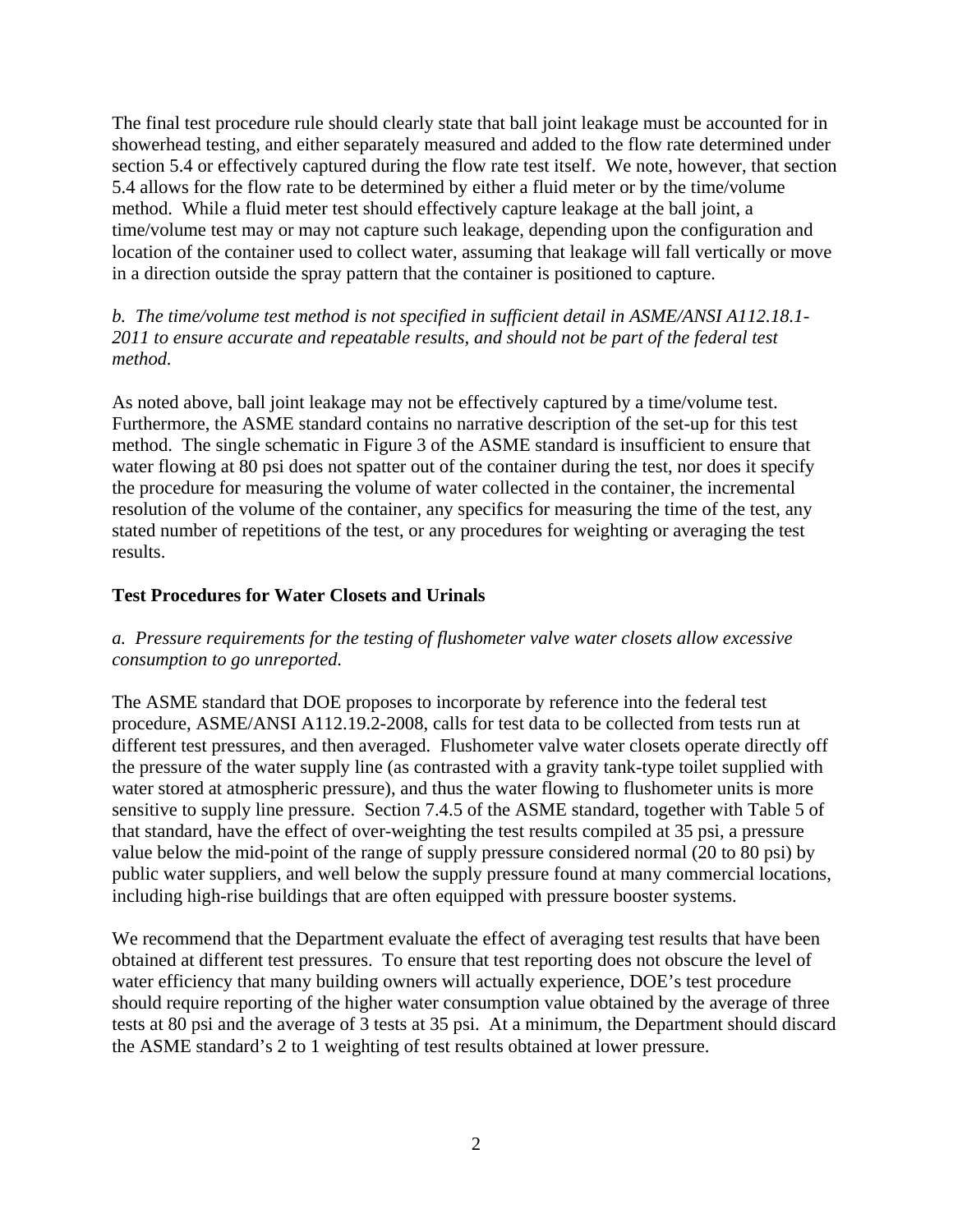#### *b. The federal test procedure should capture water that is wasted by the phantom flushes of hands-free flushometer valves, which are not recorded in the ASME test procedure.*

The widespread adoption of electronic, hands-free flushing operation for valve-type water closets and urinals has been accompanied by the widespread phenomenon of the phantom flush – the unintended activation of the flush valve, one or many extra times. At least one study<sup>[1](#page-2-0)</sup> has shown a significant increase in water consumption following the installation of hands-free water closet valves. (See Attachment A). Section 7.4.3 of the ASME test procedure directs the test operator to ""trip the actuator" to initiate the flush being measured. This allows the test operator to use the mechanical actuator on a hands-free valve rather than the electronic sensor. The efficacy of the sensor is never subjected to testing under the ASME procedure, notwithstanding that this feature can contribute to excessive water consumption of the tested unit upon actual installation. The Department should fill this gap in the ASME test procedure, through a supplemental NOPR if necessary.

#### *c. Field adjustability that can undermine achievement of efficiency standards is not effectively limited by the ASME standard.*

The US EPA WaterSense specification of tank-type toilets incorporates specific language on field adjustability that are lacking in the ASME standard proposed for incorporation into the federal test procedure. WaterSense limits the effects of field adjustability to 0.4 gallons per flush in additional consumption. Specifically –

5.2.3.2 The maximum volume of water that may be discharged by the toilet, when field adjustment of the tank trim is set at its maximum water use setting, shall not exceed the following amounts:

- For single flush fixtures: 1.68 gallons (6.4 liters) per flush
- For dual flush fixtures: 1.40 gallons (5.3 liters) per flush in reduced flush mode and 2.00 gallons (7.6 liters) per flush in full flush mode. $2^{7}$  $2^{7}$

Although the specific value of 0.4 gpf should be examined further before incorporation into the federal test procedure, the frame developed by WaterSense is one that the Department should consider in this rule-making. In contrast, Table 5 of the ASME standard specifically permits adjustments to tank trim components during testing, without establishing any quantitative limits on the effect of such adjustments on flush performance.

# *d. The annual usage factor for dual-flush water closets should be validated before adoption by DOE.*

We support the Department's intention to adopt a test procedure to measure the water use of a dual-flush water closet over a representative average period of consumer use. 77 Fed. Reg. 31746. However, the proposed average of two reduced flushes and one full flush has little

<span id="page-2-0"></span> $\overline{a}$ <sup>1</sup> Gauley, B. and Koeller, J., *Sensor-Operated Plumbing Fixtures Do They Save Water?*, Veritec Consulting Inc. / Koeller & Co., 2010.

<span id="page-2-1"></span><sup>&</sup>lt;sup>2</sup> US EPA, WaterSense Specification for Tank-Type Toilets, v. 1.1, May 20, 2011.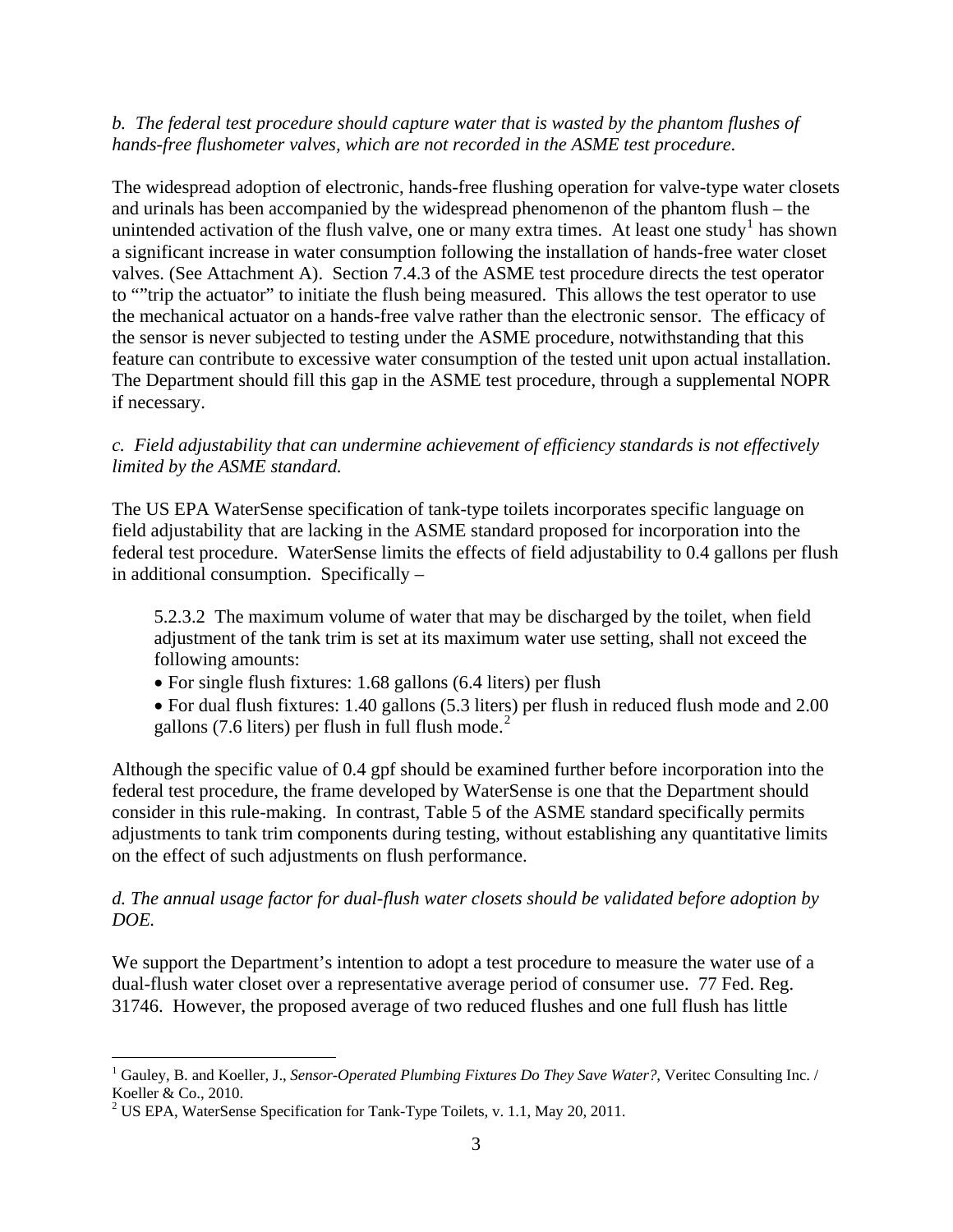empirical evidence to support its adoption into the federal test procedure at this time.<sup>[3](#page-3-0)</sup> We recommend that the Department collect additional data before adopting a ratio that can be substantiated, with careful attention to potential differences in consumer behavior in residential and commercial settings.

#### *e. DOE should consider changes to the descriptors of maximum permissible water use for water closets to capture the propensity of water closets to leak significant amounts of water on an annual basis.*

It has long been known that water closets have a propensity to develop internal leaks that result in significant amounts of water being wasted down the drain, often at flow rates that are imperceptible to the consumer. One major study found leakage flows in single-family homes averaging 9.5 gallons per capita per day, or nearly 13 percent of indoor water use, with toilet leakage a primary contributor.<sup>[4](#page-3-1)</sup> Another large study of residential toilets found nearly 6% with active leaks observable with dye testing (and over 7% of toilets [5](#page-3-2) years old or less).<sup>5</sup> A more recent study found leakage volumes for new homes built to US EPA WaterSense specifications to be little changed from levels recorded in the pre-2000 housing stock.<sup>[6](#page-3-3)</sup> If the water consumption and relative efficiency of new water closets were expressed in annual metrics rather than episodic metrics, an efficiency standard could be considered that would more effectively capture this hidden consumption. Analogous to the recent modification of the test procedures for certain appliances to capture standby and off-mode power consumption, a revised test procedure for water closets that would join an annual usage factor with a flush volume test and a leakage test could yield an annual consumption metric that would more accurately encompass the water consumption of the product as installed.

The ASME standard that DOE proposes to incorporate by reference into the federal test procedure, ASME/ANSI A112.19.2-2008, does not contain a leakage test. However, ASME A112.19.5-2011, *Flush Valves and Spuds for Water Closets, Urinals, and Tanks*, does have a leak rate test (section 5.5) and a life cycle test calling for 150,000 cycles of the flush valve with no signs of leakage (section 5.2). DOE should consider the testing burden and potential consumer benefits of an annual water consumption metric for water closets in a supplemental NOPR, and request test results from manufacturers for covered products currently tested under ASME A112.19.5-2011. If all new water closets were required to certify an annual consumption rate that incorporated a reasonable limitation on losses due to leakage, the federal efficiency standard would more effectively encourage the use of designs and materials that eliminate leakage altogether.

 $\overline{a}$ 

<span id="page-3-0"></span><sup>3</sup> See the discussion of dual flush toilets in new high-efficiency homes in DeOreo, William, *Analysis of Water Use in New Single-Family Homes*, Aquacraft Water Engineering and Management, 2011, pp. 92-94

<span id="page-3-1"></span><sup>&</sup>lt;sup>4</sup> Mayer et al, *Residential End Uses of Water*, AWWA Research Foundation, 1999, pp. 90-94.

<span id="page-3-2"></span><sup>&</sup>lt;sup>5</sup> Koeller and Company, *Toilet Flapper Study: Final Report*, California Urban Water Conservation Council, 2004, pp. 13-14.

<span id="page-3-3"></span> $<sup>5</sup>$  DeOreo, op. cit., pp. 91-92.</sup>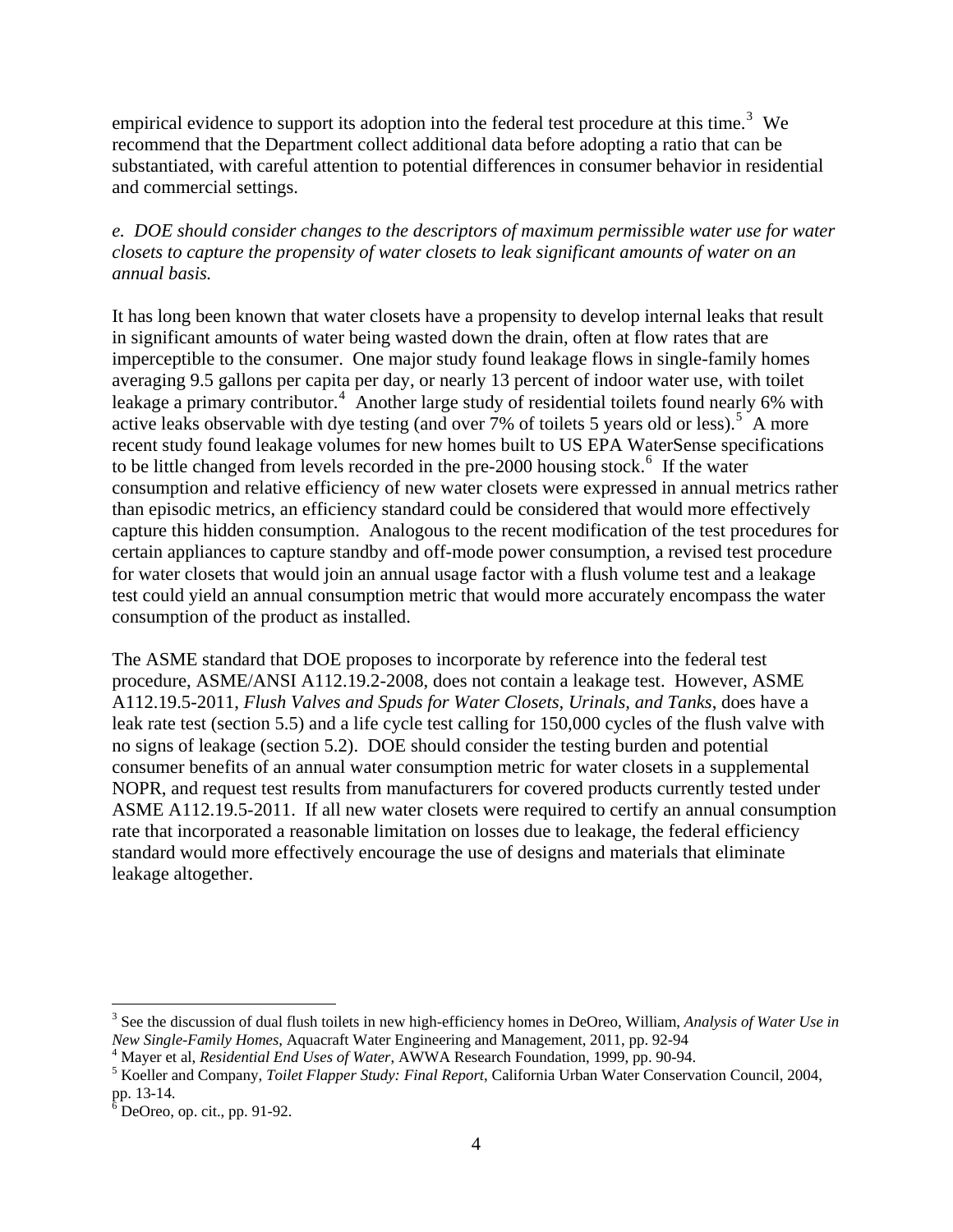#### **Design Requirements for Showerheads**

*a. A test procedure for verifying the force needed to remove the flow restrictor from a showerhead is needed to end the gaming by manufacturers seeking to gain advantage by promoting easy removal of flow restrictors.* 

The Department has correctly identified a significant omission in ASME/ANSI A112.18.1-2011 regarding showerhead flow restrictors. For most showerheads, the flow rate upon which certification is based will be greatly exceeded if the flow restrictor is removed, and for this reason, a minimum force requirement for the removal of a flow restrictor was written into the statute alongside the original flow rate standard. 42 U.S.C. 6295(j)(1). Although the removal force requirement was in the ASME standard prior to its adoption in federal law in 1992, neither the current ASME standard nor any previous version has contained any standard test method for verifying that a flow restrictor remains mechanically retained when subjected to a force of up to 8 pounds. This is not simply an academic issue. In the recent past, a major retailer has carried name brand showerheads with advertising on the exterior of the packaging advising of the easy removal of the flow restrictor "for cleaning".

The retention requirement is as much a part of the federal standard as the maximum flow rate, and the Department has the responsibility to ensure that compliance with the standard can be verified. We support the development of a standardized test method that would feature alternative procedures for testing the principal configurations of flow restrictor placement and design. For novel designs, the manufacturer could submit a proposed test method to the Department under currently available waiver provisions prior to certification and introduction of the product into commerce. We support the development and adoption of this test procedure through a supplemental NOPR if necessary.

#### **Definitions**

# *a. New definitions are needed to clarify the scope of coverage for shower products, but ambiguity remains in the language as proposed.*

We support the Department's intent to adopt new or revised definitions for "showerhead", "body spray", and "hand-held showerheads". However the attempt to harmonize these terms with the ASME definition of "accessory" adds confusion rather than clarity. ASME definitions attempt to erect a distinction between showerheads and body sprays, in part by classifying the former as accessories and the latter not accessories. DOE's acquiescence in classifying showerheads as accessories hardly seems apt, when removal of a showerhead would clearly prevent the shower supply pipe from fulfilling its primary function by substituting a laminar jet of water at substantially higher volume and pressure for the spray delivery of water that is commonly associated with "taking a shower." It is unclear what is to be gained by the definition tree DOE is proposing, nesting "accessory" within the definition of showerhead. The key objective of new or revised definitions should be to bring clarity to the coverage of shower products under EPCA. We specifically support the treatment of body sprays as showerheads for the purposes of regulatory coverage. Defining showerheads as accessories is not essential for this purpose.